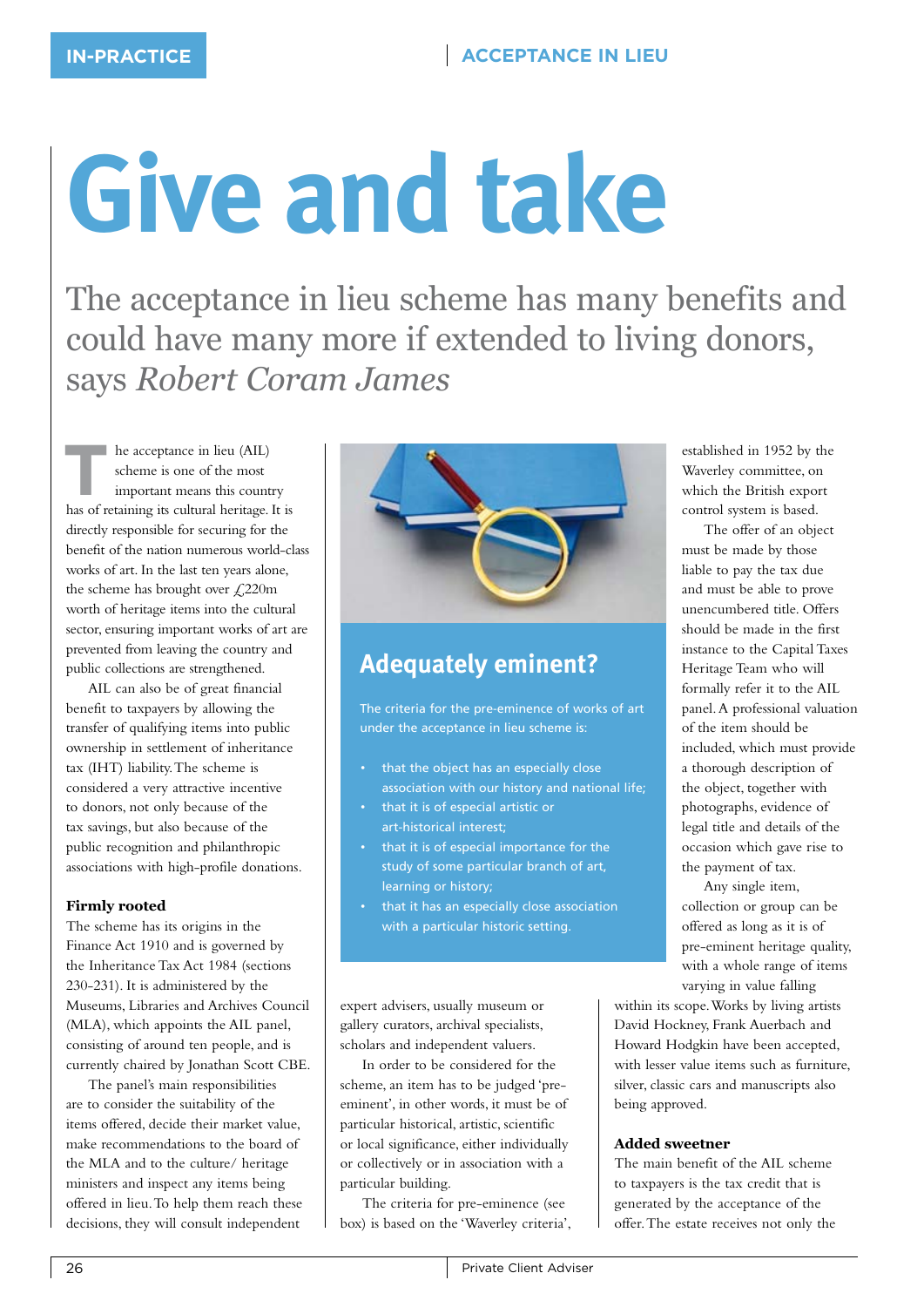# EQUITY RELEASE INFORMATION CENTRE **IFA REFERRAL SERVICE**

# Would you like £600?

Refer a client to us and when the plan completes you will receive 50% of the proc fee. typically that's £600 per case.............

# Why should I ASK ERIC?

- ☑ No risk to your business as ERIC takes full responsibility for all advice given
- ☑ Keep your focus on your business, we'll send you regular updates so you won't waste your time chasing us
- ☑ Retain your clients loyalty as we won't sell them any other services
- ✓ Your client will benefit from industry leading advice from the longest established equity release broker
- ☑ Offer your clients the most suitable products by letting ERIC search the whole of market and negotiate special deals on their behalf
- $\blacktriangledown$ Protect your clients by only offering plans that are regulated by SHIP (or those with similar guarantees) so they can have peace of mind

### Why not get in touch today and see how much you could earn.

0800 077 6599 ifa@AskEric.tv www.AskEric.tv

ERIC is a trading name of Cavendish Property Investments Ltd and is authorised and regulated by the Financial Services Authority. This is a Lifetime Mortgage or home reversion plan. To understand the features and risks ask for a personalised illustration.